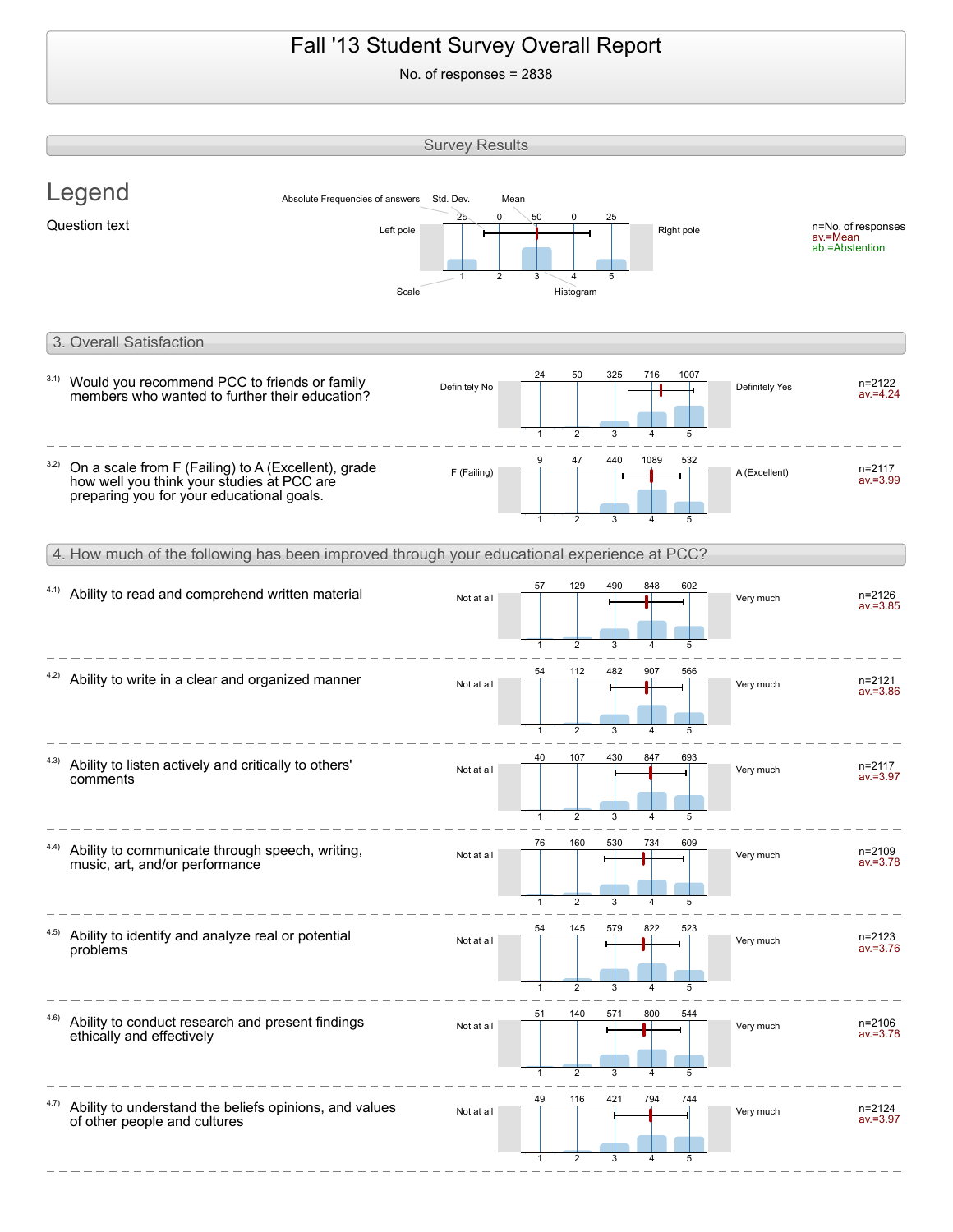

5. Some of Pasadena City College's support services are listed below. For each support service, indicate your satisfaction with that service during Fall 2012. If you did not use the service, mark "Did not use."

| 5.1)<br>Bookstore                                             | Very dissatisfied | 49<br>$\mathbf{1}$                  | 170<br>$\overline{2}$                   | 1148<br>3     | 610<br>$\overline{4}$ | Very satisfied | n=1977<br>$av = 3.17$<br>$ab = 107$     |
|---------------------------------------------------------------|-------------------|-------------------------------------|-----------------------------------------|---------------|-----------------------|----------------|-----------------------------------------|
| 5.2)<br><b>Campus Dining Services</b>                         | Very dissatisfied | 66                                  | 222                                     | 873           | 321<br>4              | Very satisfied | n=1482<br>av.=2.98<br>ab.=597           |
| 5.3)<br>Learning Assistance Center                            | Very dissatisfied | $\mathbf{1}$<br>17                  | $\overline{2}$<br>112                   | 3<br>750      | 399                   | Very satisfied | n=1278<br>$av = 3.2$<br>$ab = 779$      |
| 5.4) Online Admissions Application Process                    | Very dissatisfied | $\mathbf{1}$<br>58                  | $\overline{2}$<br>219                   | 3<br>1018     | 4<br>520              | Very satisfied | $n = 1815$<br>$av = 3.1$<br>$ab = 244$  |
| 5.5)<br>LancerLink online resources                           | Very dissatisfied | $\mathbf{1}$<br>54                  | $\overline{2}$<br>188                   | 3<br>1045     | 4<br>569              | Very satisfied | n=1856<br>$av = 3.15$<br>$ab = 169$     |
| 5.6) Testing/Assessment Services (Placement Tests)            | Very dissatisfied | $\mathbf{1}$<br>81                  | $\overline{2}$<br>242                   | 3<br>1056     | 4<br>301              | Very satisfied | n=1680<br>av.=2.94<br>$ab = 362$        |
| <sup>5.7)</sup> Support for Canvas/Learning Management System | Very dissatisfied | $\mathbf{1}$<br>39                  | $\overline{2}$<br>167                   | 3<br>903      | 4<br>495              | Very satisfied | $n = 1604$<br>$av = 3.16$<br>$ab = 474$ |
| 5.8)<br>Admissions Office                                     | Very dissatisfied | $\mathbf{1}$<br>92                  | $\overline{2}$<br>247                   | 3<br>985      | $\overline{4}$<br>329 | Very satisfied | $n = 1653$<br>$av = 2.94$<br>$ab = 430$ |
| 5.9)<br><b>Counseling Services</b>                            | Very dissatisfied | $\mathbf{1}$<br>168<br>$\mathbf{1}$ | $\overline{2}$<br>263<br>$\overline{2}$ | 3<br>698<br>3 | 4<br>388<br>4         | Very satisfied | $n = 1517$<br>$av = 2.86$<br>$ab = 554$ |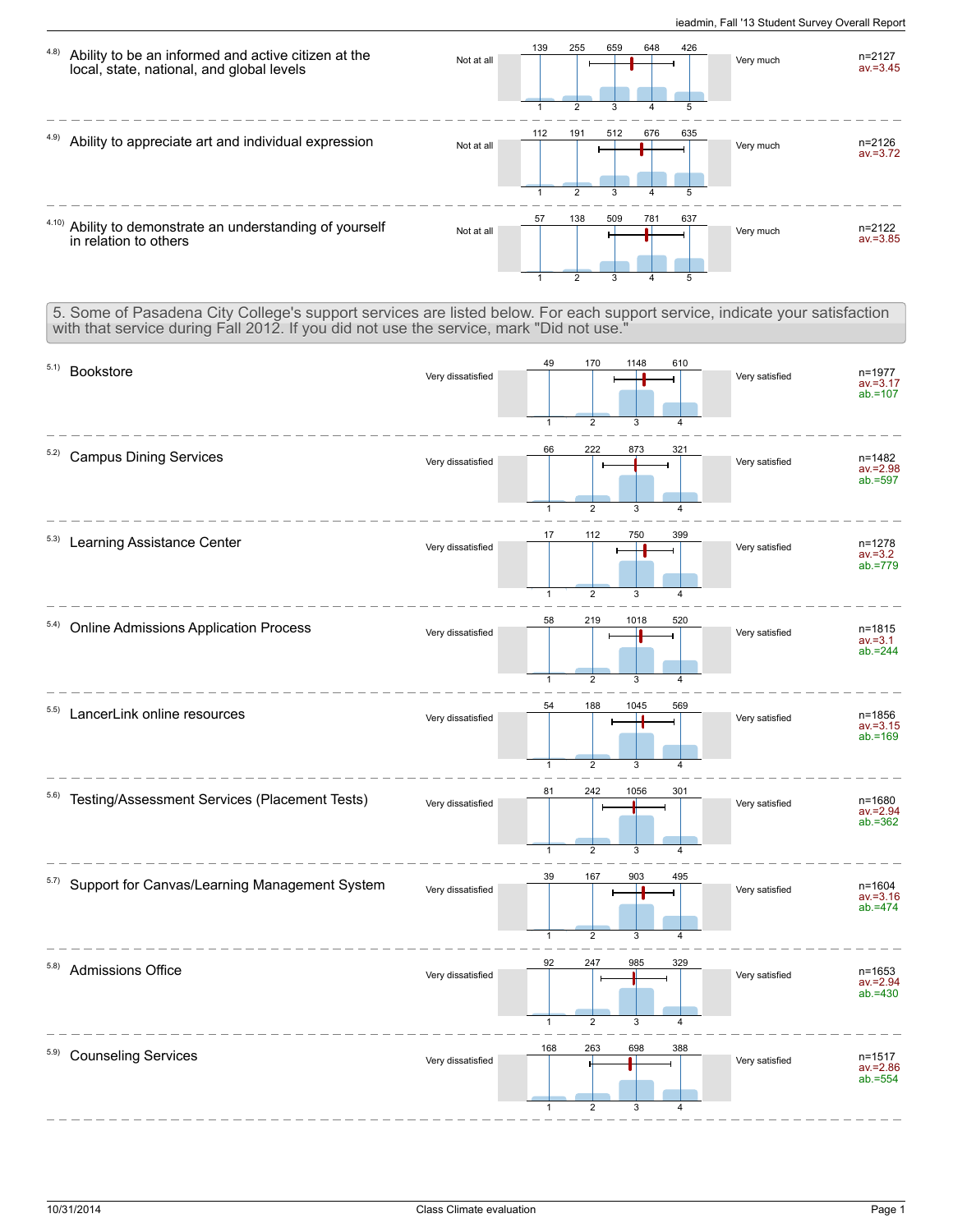| 5.10)<br>Computer Learning Center (Computer labs in the D<br>Building) | Very dissatisfied | 16<br>78<br>775<br>492<br>$\overline{2}$<br>3<br>1                                | Very satisfied | n=1361<br>av.=3.28<br>ab.=702           |
|------------------------------------------------------------------------|-------------------|-----------------------------------------------------------------------------------|----------------|-----------------------------------------|
| 5.11) Online Registration Services                                     | Very dissatisfied | 137<br>281<br>1021<br>544<br>2<br>3                                               | Very satisfied | n=1983<br>$av = 2.99$<br>$ab = 100$     |
| 5.12) Registration Office (Add/Drop, enrollment)                       | Very dissatisfied | 80<br>200<br>903<br>382<br>$\overline{2}$<br>3<br>$\mathbf{1}$<br>$\overline{4}$  | Very satisfied | n=1565<br>$av = 3.01$<br>$ab = 510$     |
| 5.13) Scholarship and Financial Aid Office                             | Very dissatisfied | 103<br>189<br>728<br>396<br>$\overline{2}$<br>3<br>$\mathbf{1}$<br>$\overline{4}$ | Very satisfied | n=1416<br>$av = 3$<br>$ab = 659$        |
| 5.14) Shatford Library (overall)                                       | Very dissatisfied | 16<br>42<br>761<br>1047<br>$\overline{2}$<br>3<br>1                               | Very satisfied | n=1866<br>$av = 3.52$<br>$ab = 205$     |
| 5.15) Child Development Center                                         | Very dissatisfied | 232<br>10<br>28<br>105<br>$\overline{2}$<br>3<br>$\overline{1}$<br>$\overline{4}$ | Very satisfied | $n = 375$<br>$av = 3.15$<br>$ab = 1705$ |
| 5.16)<br><b>Extended Opportunity Programs and Services</b><br>(EOPAS)  | Very dissatisfied | 17<br>40<br>260<br>149<br>$\overline{2}$<br>3<br>$\mathbf{1}$                     | Very satisfied | n=466<br>$av = 3.16$<br>$ab = 1606$     |
| 5.17) Human Resources                                                  | Very dissatisfied | 30<br>13<br>315<br>121<br>2<br>3                                                  | Very satisfied | n=479<br>$av = 3.14$<br>$ab = 1606$     |
| 5.18) Student Health Services                                          | Very dissatisfied | 9<br>34<br>351<br>261<br>2<br>3<br>$\mathbf{1}$                                   | Very satisfied | n=655<br>$av = 3.32$<br>$ab = 1422$     |
| 5.19) Records Office (transcripts)                                     | Very dissatisfied | 31<br>59<br>437<br>192<br>$\overline{2}$<br>$\mathbf{1}$<br>3<br>$\overline{4}$   | Very satisfied | n=719<br>$av = 3.1$<br>$ab = 1362$      |
| 5.20) Transfer Center                                                  | Very dissatisfied | 21<br>75<br>474<br>243<br>$\overline{2}$<br>3<br>1                                | Very satisfied | n=813<br>$av = 3.15$<br>$ab = 1266$     |
| 5.21) Student Affairs Office (Campus Center 1st Floor)                 | Very dissatisfied | 26<br>29<br>356<br>172<br>$\overline{2}$<br>$\overline{1}$<br>3<br>$\overline{4}$ | Very satisfied | n=583<br>$av = 3.16$<br>$ab = 1501$     |
| 6. How satisfied are you with the overall quality of:                  |                   |                                                                                   |                |                                         |
| 6.1)<br>Your formal academic experiences at Pasadena City<br>College?  | Very dissatisfied | 58<br>652<br>16<br>974<br>378<br>2<br>3<br>5<br>1<br>4                            | Very satisfied | n=2078<br>$av = 3.79$                   |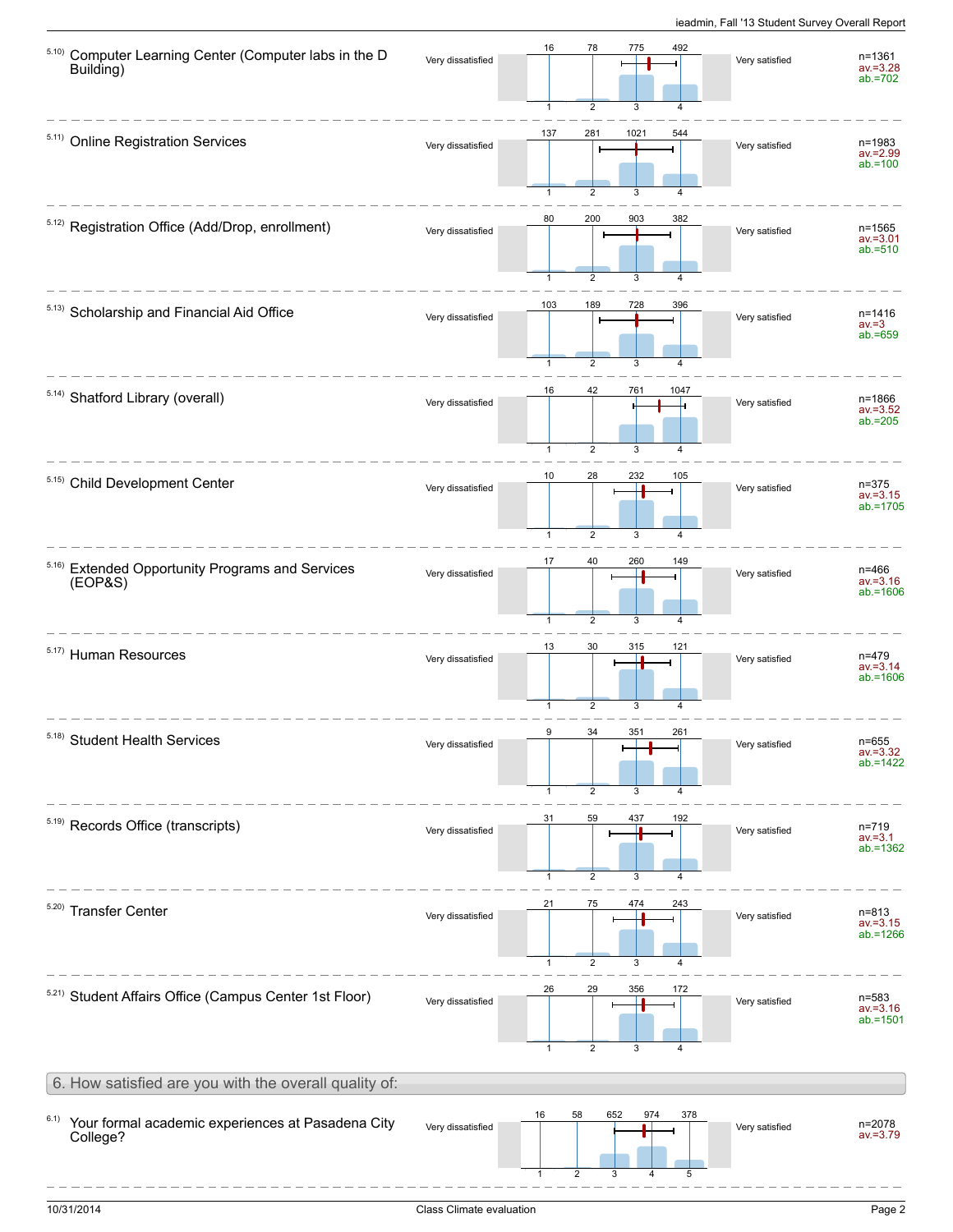| 6.2)  | Your organized out-of-class experiences (e.g.,<br>student clubs, intramural sports, organized cultural<br>or social activities)?            | Very dissatisfied | 36                  | 113<br>$\overline{2}$ | 1052      | 602      | 252<br>5 | Very satisfied | n=2055<br>$av = 3.45$     |
|-------|---------------------------------------------------------------------------------------------------------------------------------------------|-------------------|---------------------|-----------------------|-----------|----------|----------|----------------|---------------------------|
| 6.3)  | Your informal out-of-class experiences (e.g.,<br>performances and plays, speakers, informal student<br>discussions)?                        | Very dissatisfied | 27                  | 89<br>$\overline{2}$  | 1105<br>3 | 616<br>4 | 230<br>5 | Very satisfied | n=2067<br>$av = 3.45$     |
|       | Your safety and security on campus?                                                                                                         | Very dissatisfied | 36                  | 78<br>2               | 567       | 943      | 461      | Very satisfied | n=2085<br>$av = 3.82$     |
|       | Your commute to campus (e.g., distance, travel,<br>parking)?                                                                                | Very dissatisfied | 76                  | 210                   | 640       | 798      | 356      | Very satisfied | n=2080<br>$av = 3.55$     |
| 6.6)  | The quality of your classroom/lab facilities?                                                                                               | Very dissatisfied | 32                  | 128<br>$\overline{2}$ | 612       | 959      | 347<br>5 | Very satisfied | n=2078<br>$av = 3.7$      |
|       | <sup>6.7)</sup> The overall quality of teaching?                                                                                            | Very dissatisfied | 14                  | 78<br>$\overline{2}$  | 483       | 1003     | 501      | Very satisfied | n=2079<br>$av = 3.91$     |
| 6.8)  | The opportunities to meet with faculty outside of the<br>classroom?                                                                         | Very dissatisfied | 26                  | 114<br>$\overline{2}$ | 735<br>3  | 831      | 368<br>5 | Very satisfied | n=2074<br>$av = 3.68$     |
| 6.9)  | The process of registering for courses?                                                                                                     | Very dissatisfied | 169<br>$\mathbf{1}$ | 289<br>$\overline{2}$ | 597<br>3  | 720      | 311<br>5 | Very satisfied | n=2086<br>$av = 3.34$     |
|       | The level of academic integrity on campus?                                                                                                  | Very dissatisfied | 28<br>$\mathbf{1}$  | 87<br>$\overline{2}$  | 759       | 886      | 317      | Very satisfied | n=2077<br>$av = 3.66$     |
|       | 6.11) The use of technology in your classes?                                                                                                | Very dissatisfied | 33                  | 120<br>$\overline{2}$ | 711       | 836      | 379<br>5 | Very satisfied | n=2079<br>$av = 3.68$     |
| 6.12) | The extent to which faculty included global<br>perspectives in their class presentation,<br>assignments, or discussions?                    | Very dissatisfied | 13                  | 85<br>$\overline{2}$  | 774<br>3  | 853      | 349<br>5 | Very satisfied | $n = 2074$<br>$av = 3.69$ |
| 6.13) | The availability of courses to make progress toward<br>your degree?                                                                         | Very dissatisfied | 139                 | 224<br>2              | 534<br>З  | 805      | 367<br>5 | Very satisfied | n=2069<br>$av = 3.5$      |
| 6.14) | The extent to which faculty included diversity/<br>multicultural perspectives in their class<br>presentations, assignments, or discussions? | Very dissatisfied | 14                  | 51                    | 730       | 903      | 377<br>5 | Very satisfied | n=2075<br>$av = 3.76$     |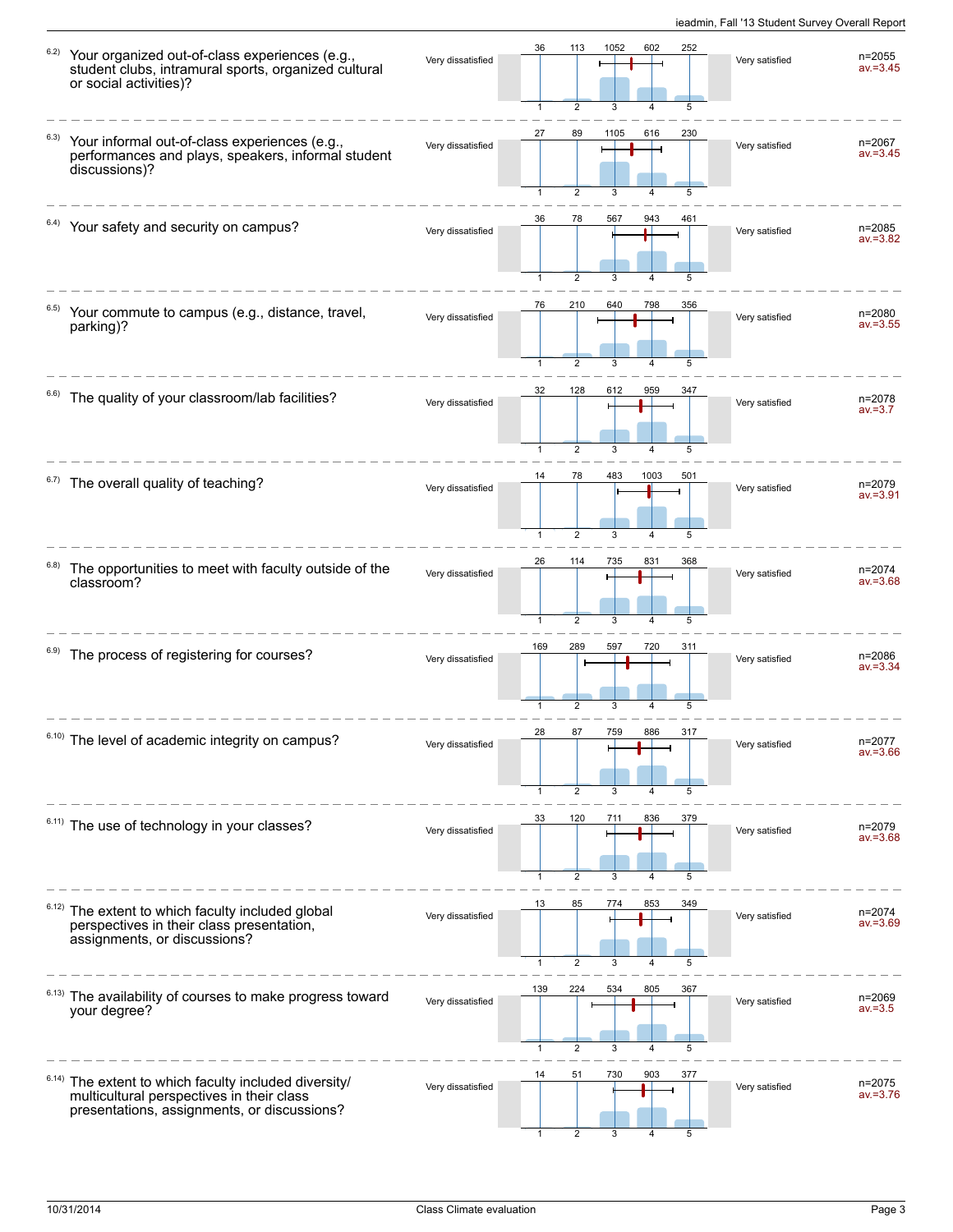| 7. How satisfied have you been at Pasadena City College with:                                                                                                                                                      |                   |                                                                                 |                                                           |
|--------------------------------------------------------------------------------------------------------------------------------------------------------------------------------------------------------------------|-------------------|---------------------------------------------------------------------------------|-----------------------------------------------------------|
| 7.1)<br>The quality of courses you have taken in your major<br>or field of study?                                                                                                                                  | Very dissatisfied | 36<br>147<br>1111<br>531<br>$\overline{2}$                                      | n=1825<br>Very satisfied<br>$av = 3.17$<br>$ab = 259$     |
| Your opportunity to participate in a Study Abroad<br>program at PCC?                                                                                                                                               | Very dissatisfied | 32<br>80<br>359<br>143<br>$\overline{2}$<br>3                                   | $n = 614$<br>Very satisfied<br>$av = 3$<br>$ab = 1463$    |
| 7.3)<br>The orientation program(s) provided when you were<br>a new student at Pasadena City College (e.g., First-<br>Year Experience Program, new student orientation<br>activities, campus service orientations)? | Very dissatisfied | 86<br>167<br>824<br>483                                                         | $n = 1560$<br>Very satisfied<br>$av = 3.09$<br>$ab = 519$ |
| 8. The next questions focus on your use of and satisfaction with counseling services. How satisfied have you been this<br>past year with the:                                                                      |                   |                                                                                 |                                                           |
| 8.1)<br>Counseling experiences available online?                                                                                                                                                                   | Very dissatisfied | 95<br>151<br>327<br>98                                                          | $n = 671$<br>Very satisfied<br>$av = 2.64$<br>$ab = 1410$ |
| 8.2)<br>Accessibility of your academic counselor (e.g., by e-<br>mail, phone, office hours, and/or appointments)?                                                                                                  | Very dissatisfied | 170<br>246<br>657<br>307                                                        | n=1380<br>Very satisfied<br>$av = 2.8$<br>$ab = 691$      |
| 8.3)<br>Information and/or referrals your counselor provides<br>to help you make informed decisions?                                                                                                               | Very dissatisfied | 109<br>222<br>674<br>301<br>3                                                   | $n = 1306$<br>Very satisfied<br>$av = 2.89$<br>$ab = 772$ |
| 8.4) (Overall quality of your counseling experience?                                                                                                                                                               | Very dissatisfied | 143<br>245<br>738<br>333<br>$\overline{2}$<br>3                                 | n=1459<br>Very satisfied<br>$av = 2.86$<br>$ab = 621$     |
| 9. Think about your experiences in this course and please indicate how much you agree or disagree with the following<br>statements:                                                                                |                   |                                                                                 |                                                           |
| 9.1)<br>I feel that students in this course care about each<br>other.                                                                                                                                              | Strongly disagree | 207<br>42<br>861<br>759<br>213<br>$\overline{2}$<br>5                           | n=2082<br>Strongly agree<br>$av = 3.43$                   |
| 9.2) I feel connected to others in this course.                                                                                                                                                                    | Strongly disagree | 224<br>49<br>759<br>806<br>244<br>2                                             | n=2082<br>Strongly agree<br>$av = 3.47$                   |
| 9.3)<br>I trust others in this course.                                                                                                                                                                             | Strongly disagree | 64<br>216<br>813<br>773<br>216<br>$\overline{2}$<br>5<br>3                      | n=2082<br>Strongly agree<br>$av = 3.41$                   |
| 9.4) I feel that I can rely on others in this course.                                                                                                                                                              | Strongly disagree | 69<br>263<br>799<br>736<br>213<br>$\overline{2}$<br>3<br>5<br>$\mathbf{1}$<br>4 | n=2080<br>Strongly agree<br>$av = 3.37$                   |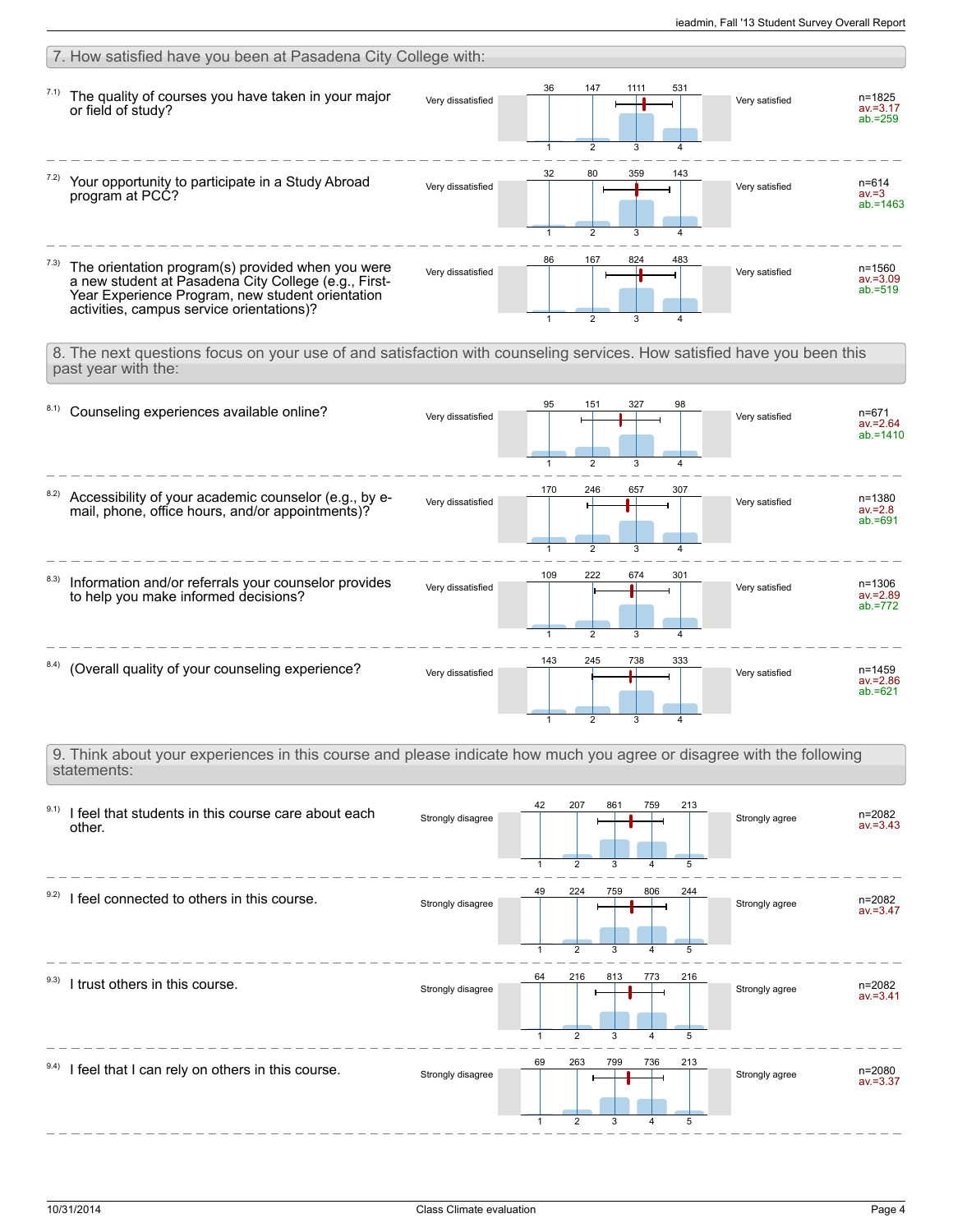| 9.5)<br>I feel confident that others in this course will support<br>me.                                                      | Strongly disagree | 197<br>66                                    | 851<br>725           | 239      | Strongly agree | $n = 2078$<br>$av = 3.42$ |
|------------------------------------------------------------------------------------------------------------------------------|-------------------|----------------------------------------------|----------------------|----------|----------------|---------------------------|
| I feel that I am given ample opportunities to learn in<br>this course.                                                       | Strongly disagree | 36<br>94                                     | 562<br>941           | 445<br>5 | Strongly agree | n=2078<br>$av = 3.8$      |
| 10. Think about your overall experience at PCC and indicate how much you agree or disagree with the following<br>statements: |                   |                                              |                      |          |                |                           |
| $10.1)$ I have friends at this school to whom I can tell<br>anything.                                                        | Strongly disagree | 165<br>320<br>$\overline{2}$<br>$\mathbf{1}$ | 537<br>645<br>3<br>4 | 391<br>5 | Strongly agree | n=2058<br>$av = 3.38$     |
| 10.2) I feel that this school satisfies my educational goals.                                                                | Strongly disagree | 112<br>35<br>$\mathbf{1}$<br>$\overline{2}$  | 606<br>967           | 337<br>5 | Strongly agree | n=2057<br>$av = 3.71$     |
| $10.3$ ) I feel that I matter to other students at this school.                                                              | Strongly disagree | 307<br>114                                   | 908<br>570           | 156<br>5 | Strongly agree | n=2055<br>$av = 3.17$     |
| 10.4) I feel that this school gives me ample opportunities<br>to learn.                                                      | Strongly disagree | 23<br>67<br>$\overline{2}$<br>$\mathbf{1}$   | 549<br>1032<br>3     | 385<br>5 | Strongly agree | n=2056<br>$av = 3.82$     |
| $10.5$ ) I feel close to others at this school.                                                                              | Strongly disagree | 340<br>145<br>2                              | 827<br>550           | 191<br>5 | Strongly agree | $n = 2053$<br>$av = 3.15$ |
| 10.6)<br>I feel that this school does not promote a desire to<br>learn.                                                      | Strongly disagree | 788<br>477                                   | 211<br>514           | 59<br>5  | Strongly agree | n=2049<br>$av = 2.31$     |
| 10.7) I regularly talk to others at this school about personal<br>matters.                                                   | Strongly disagree | 300<br>519<br>$\overline{2}$                 | 700<br>395<br>3      | 140<br>5 | Strongly agree | n=2054<br>$av = 2.78$     |
| 10.8)<br>I share the educational values of others at this<br>school.                                                         | Strongly disagree | 57<br>163<br>$\mathbf{1}$<br>2               | 785<br>839           | 212<br>5 | Strongly agree | n=2056<br>$av = 3.48$     |
| 10.9) I feel that I can rely on others at this school.                                                                       | Strongly disagree | 112<br>304                                   | 878<br>600           | 159<br>5 | Strongly agree | n=2053<br>$av = 3.19$     |
| 10.10) I am satisfied with my learning at this school.                                                                       | Strongly disagree | 27<br>78                                     | 575<br>1005          | 371<br>5 | Strongly agree | n=2056<br>$av = 3.79$     |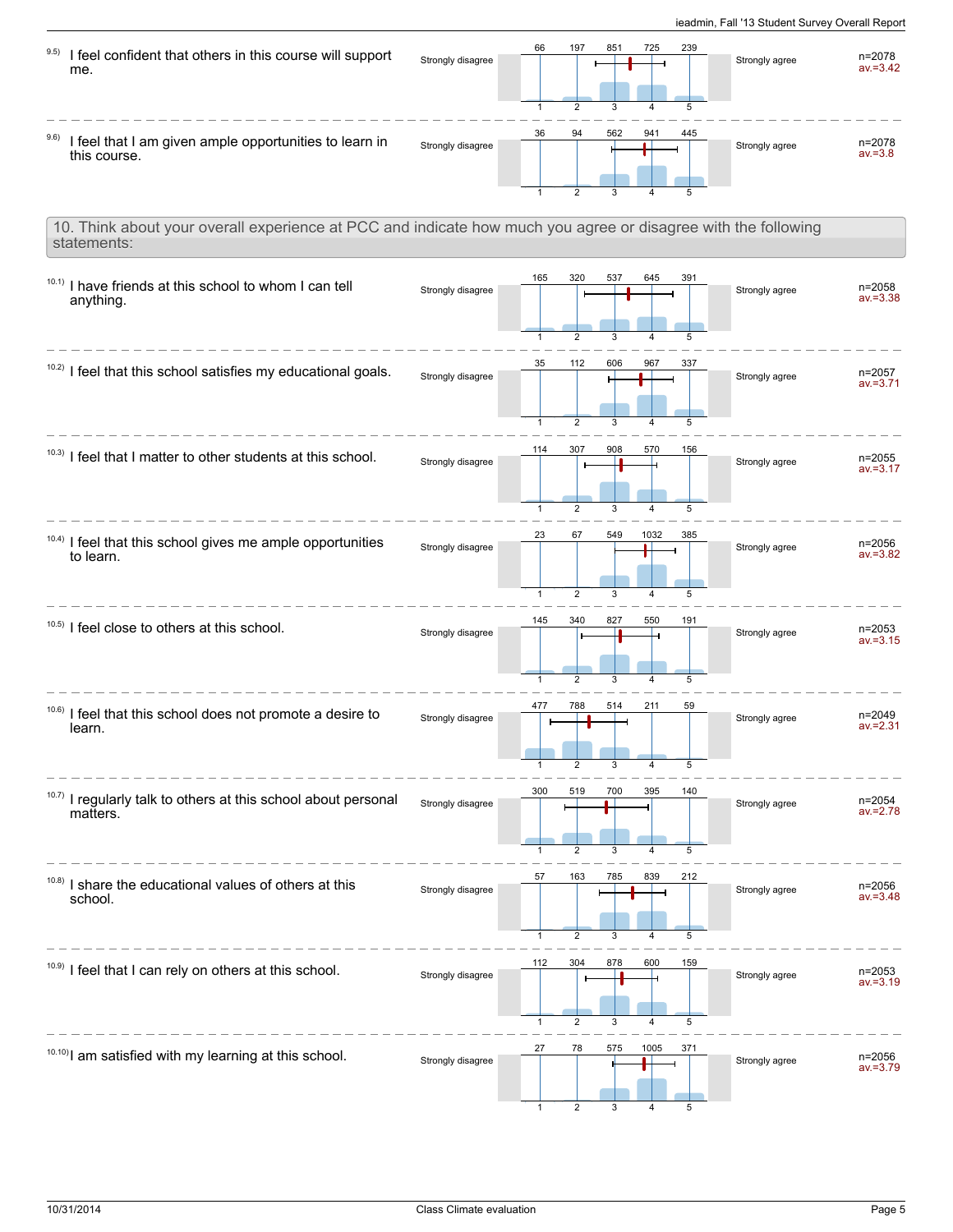$11.1)$  Used e-mail to communicate with an instructor Never n=2062 av.=3.25  $\mathfrak{D}$   $11.2)$  Discussed grades or assignments with an instructor Never n=2058  $av = 3.1$  Talked about career plans with an instructor or advisor 11.3) Never n=2028 av.=2.63 Discussed ideas from your readings or classes with instructors outside of class 11.4) Never n=2031  $av = 2.54$  Received prompt feedback (written or oral) from instructors on your performance 11.5) Never **The Little Little Street Contract Contract Contract Contract Contract Contract Contract Contract Contract** av.=3.43 <sup>11.6)</sup> Worked with instructors on activities other than coursework Never n=2052 av.=2.17  $\mathcal{D}$  Talked with your instructor about information related to a course you were taking (e.g., grades, make-up work, assignments) 11.7) Never n=2041 av.=3.02  $\mathfrak{D}$  <sup>11.8)</sup> Discussed your academic program or course selection with a faculty member Never n=2055  $av = 2.52$  <sup>11.9)</sup> Discussed ideas for a term paper or other class project with a faculty member. Never n=2057 av.=2.58  $11.10$ ) Discussed your career plans and ambitions with a faculty member Never n=2061  $av = 2.53$  <sup>11.11)</sup> Worked harder as a result of feedback from an instructor Never n=2045  $av = 3.27$   $\overline{2}$   $11.12$ ) Socialized with a faculty member outside of class (had a snack or soft drink, etc.) Never **New Albemannia** Very often **n=2034** av.=1.82 

11. In your experience at Pasadena City College during the current school year, about how often have you done each of

the following?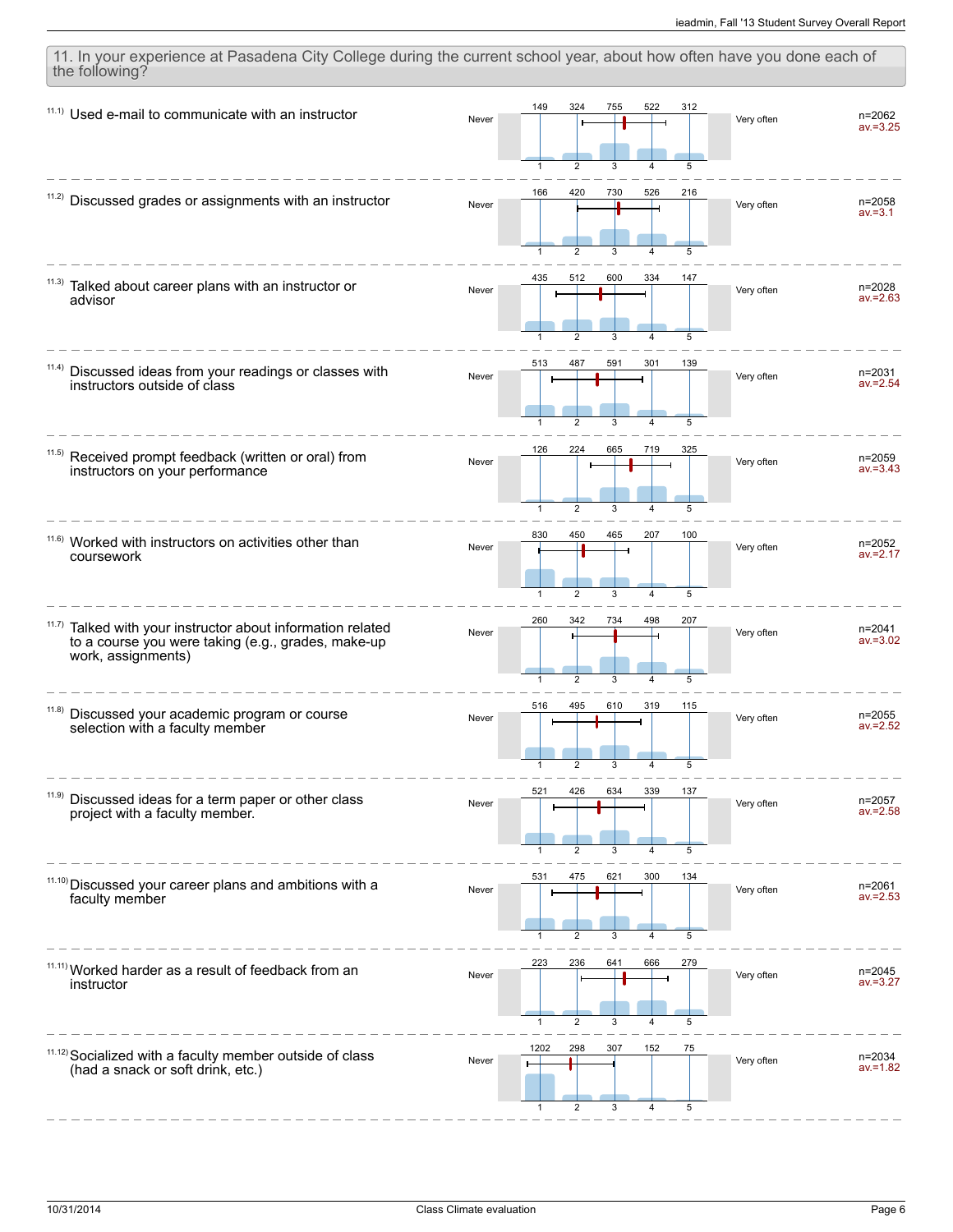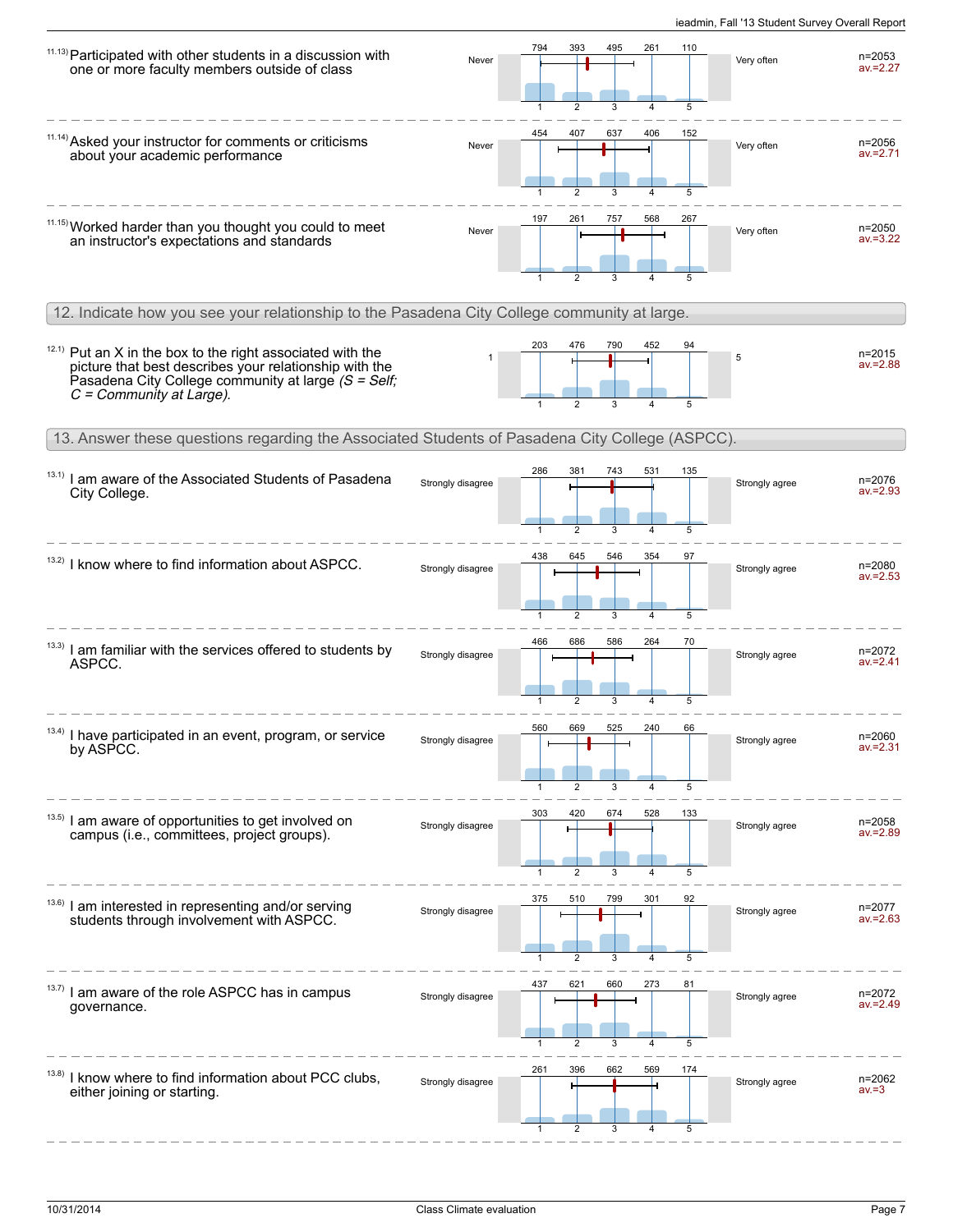| 13.9)<br>I am interested in becoming involved with clubs at<br>PCC.                                                                                    | Strongly disagree                       | 190<br>$\mathbf{1}$ | 303<br>$\overline{2}$ | 757       | 565<br>259<br>5      |      | Strongly agree | $n = 2074$<br>$av = 3.19$ |
|--------------------------------------------------------------------------------------------------------------------------------------------------------|-----------------------------------------|---------------------|-----------------------|-----------|----------------------|------|----------------|---------------------------|
| <sup>13.10</sup> ) I believe that ASPCC appropriately represents the students of Pasadena City College.                                                | Strongly disagree                       | 207<br>1            | 273<br>$\overline{2}$ | 1116<br>3 | 351<br>121<br>5<br>4 |      | Strongly agree | n=2068<br>$av = 2.95$     |
| 14. Please tell us a little bit about yourself.                                                                                                        |                                         |                     |                       |           |                      |      |                |                           |
| 14.1) How many other colleges are you enrolled in for credit this semester?                                                                            |                                         |                     |                       |           |                      |      |                |                           |
|                                                                                                                                                        | 0                                       |                     |                       |           |                      |      | 1763           | $n = 2065$                |
|                                                                                                                                                        | 1                                       |                     |                       |           |                      | 151  |                |                           |
|                                                                                                                                                        | 2()                                     |                     |                       |           |                      | 38   |                |                           |
|                                                                                                                                                        | 3 [                                     |                     |                       |           |                      | 19   |                |                           |
|                                                                                                                                                        | $4+$ $\bigcap$                          |                     |                       |           |                      | 94   |                |                           |
|                                                                                                                                                        |                                         |                     |                       |           |                      |      |                |                           |
| <sup>14.2)</sup> How many hours per week do you work for wages?                                                                                        |                                         |                     |                       |           |                      |      |                |                           |
|                                                                                                                                                        | 0                                       |                     |                       |           |                      |      | 1044           | $n = 2033$                |
|                                                                                                                                                        | $1 - 9$                                 |                     |                       |           |                      |      | 145            |                           |
|                                                                                                                                                        | $10 - 19$                               |                     |                       |           |                      | 277  |                |                           |
|                                                                                                                                                        | $20 - 29$                               |                     |                       |           |                      | 313  |                |                           |
|                                                                                                                                                        | $30 - 39$                               |                     |                       |           |                      |      | 152            |                           |
|                                                                                                                                                        | $40+$ $\begin{bmatrix} 1 \end{bmatrix}$ |                     |                       |           |                      |      | 102            |                           |
| <sup>14.3)</sup> What is the highest level of education that your parents have obtained? Respond using the parent with the highest level of education. |                                         |                     |                       |           |                      |      |                |                           |
|                                                                                                                                                        | 0 - Don't know                          |                     |                       |           |                      | 220  |                | $n = 2051$                |
|                                                                                                                                                        | 1 - No education to some high school    |                     |                       |           |                      |      | 295            |                           |
|                                                                                                                                                        | 2 - High school graduate                |                     |                       |           |                      | 444  |                |                           |
|                                                                                                                                                        | 3 - Some college or technical school    |                     |                       |           |                      | 379  |                |                           |
|                                                                                                                                                        | 4 - Associate's degree [                |                     |                       |           |                      |      | 144            |                           |
| 5 - Four-year college degree (Bachelor's)                                                                                                              |                                         |                     |                       |           |                      | 332  |                |                           |
|                                                                                                                                                        | 6 - Master's degree [                   |                     |                       |           |                      | 156  |                |                           |
| 7 - Doctorate or professional degree (PhD, MD, etc.) [                                                                                                 |                                         |                     |                       |           |                      | 81   |                |                           |
| <sup>14.4)</sup> How many people live in your family unit (household)?                                                                                 |                                         |                     |                       |           |                      |      |                |                           |
|                                                                                                                                                        | $1 \mid$                                |                     |                       |           |                      | 112  |                | n=2061                    |
|                                                                                                                                                        |                                         |                     |                       |           |                      | 239  |                |                           |
|                                                                                                                                                        | 3                                       |                     |                       |           |                      |      | 406            |                           |
|                                                                                                                                                        |                                         |                     |                       |           |                      | 641  |                |                           |
|                                                                                                                                                        | 5                                       |                     |                       |           |                      | 380  |                |                           |
|                                                                                                                                                        | 6                                       |                     |                       |           |                      |      | 154            |                           |
|                                                                                                                                                        | 7 <sup>C</sup>                          |                     |                       |           |                      | 74   |                |                           |
|                                                                                                                                                        | 8 <sub>0</sub>                          |                     |                       |           |                      | 33   |                |                           |
|                                                                                                                                                        | $9$ $\overline{1}$                      |                     |                       |           |                      | 12   |                |                           |
|                                                                                                                                                        | 10 or more                              |                     |                       |           |                      | $10$ |                |                           |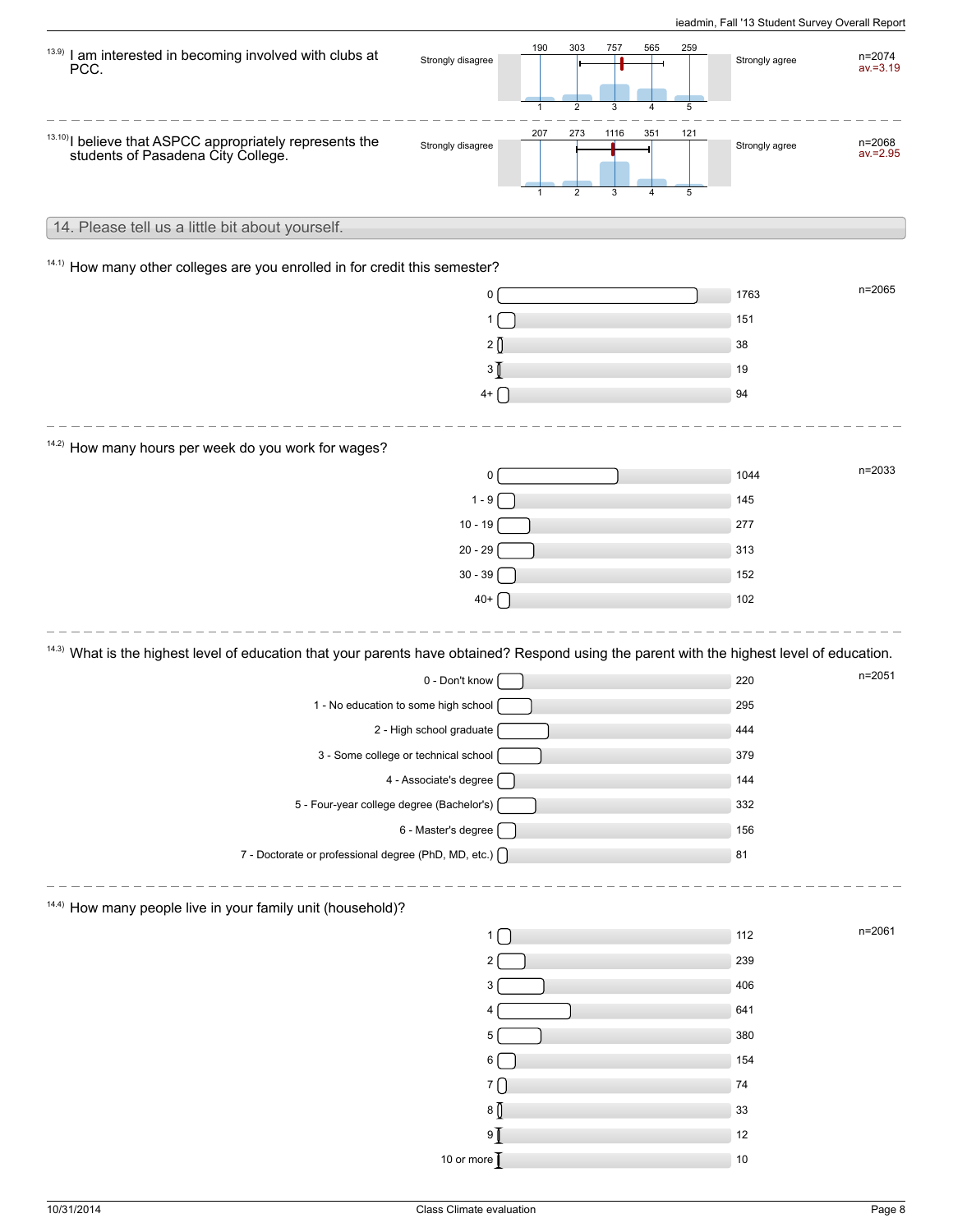$\overline{\phantom{a}}$ 

| What is your estimated family/household income (total combined income for all in your family unit)? This information is used to comply<br>14.5)<br>with federal reporting requirements. |                   |
|-----------------------------------------------------------------------------------------------------------------------------------------------------------------------------------------|-------------------|
| $$0 - $5,999$                                                                                                                                                                           | n=2042<br>152     |
| \$6,000 - \$11,999                                                                                                                                                                      | 112               |
| \$12,000 - \$23,999                                                                                                                                                                     | 186               |
| \$24,000 - \$29,999                                                                                                                                                                     | 188               |
| \$30,000 - \$41,999                                                                                                                                                                     | 155               |
| \$42,000 - \$59,999                                                                                                                                                                     | 134               |
| \$60,000 and over                                                                                                                                                                       | 297               |
| Don't know                                                                                                                                                                              | 818               |
| <sup>14.6)</sup> Are you the first member of your immediate family to attend college? (e.g. father, mother, brothers, sisters)                                                          |                   |
| Yes                                                                                                                                                                                     | $n = 2055$<br>750 |
| No                                                                                                                                                                                      | 1305              |
| <sup>14.7)</sup> Have any of your extended family members attended college? (e.g. grandparents, uncles, aunts, cousins)                                                                 |                   |
| Yes                                                                                                                                                                                     | n=2044<br>1633    |
| No                                                                                                                                                                                      | 411               |
| <sup>14.8)</sup> Are you Spanish/Hispanic/Latino (include Chicano)?                                                                                                                     |                   |
| Yes                                                                                                                                                                                     | n=2033<br>935     |
| No                                                                                                                                                                                      | 1098              |
| <sup>14.9)</sup> If you answered No to the previous question please indicate your race below:                                                                                           |                   |
| African American [                                                                                                                                                                      | n=2838<br>102     |
| Asian/Pacific Islander                                                                                                                                                                  | 641               |
| Filipino $\bigcap$                                                                                                                                                                      | 78                |
| Native American D                                                                                                                                                                       | 20                |
| White                                                                                                                                                                                   | 297               |
| Other                                                                                                                                                                                   | 157               |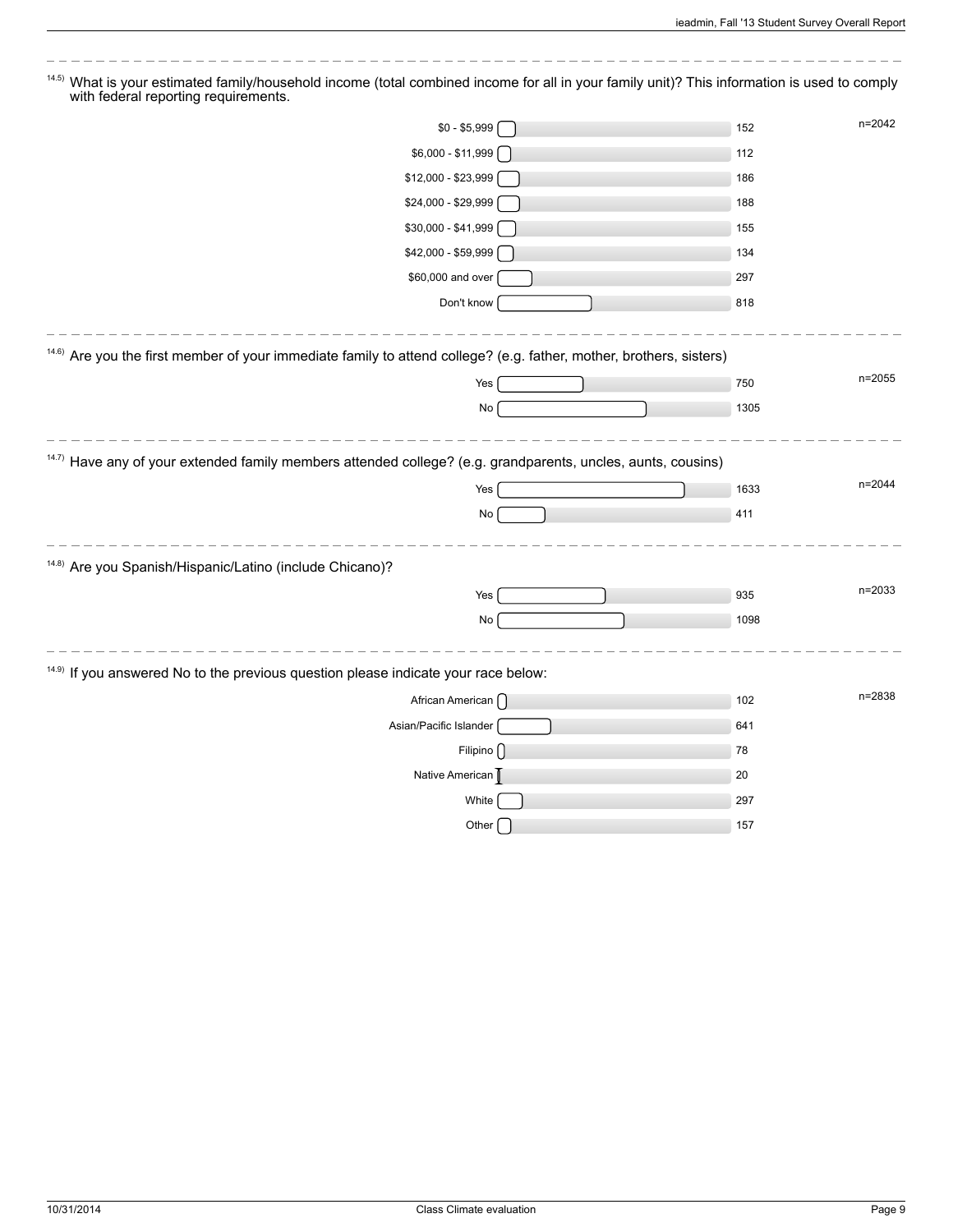# Profile

|      | Compilation:                                                                                                                                   | Fall '13 Student Survey Overall Report |  |                |                                 |
|------|------------------------------------------------------------------------------------------------------------------------------------------------|----------------------------------------|--|----------------|---------------------------------|
|      | Values used in the profile line: Mean                                                                                                          |                                        |  |                |                                 |
|      |                                                                                                                                                |                                        |  |                |                                 |
|      | 3. Overall Satisfaction                                                                                                                        |                                        |  |                |                                 |
|      |                                                                                                                                                |                                        |  |                |                                 |
| 3.1) | Would you recommend PCC to friends or<br>family members who wanted to further their<br>education?                                              | Definitely No                          |  | Definitely Yes | n=2122 av.=4.24md=4.0@ev.=0.88  |
| 3.2) | On a scale from F (Failing) to A (Excellent),<br>grade how well you think your studies at PCC<br>are preparing you for your educational goals. | F (Failing)                            |  | A (Excellent)  | n=2117 av.=3.99md=4.00dev.=0.77 |
|      | 4. How much of the following has been improved through your educational experience at PCC?                                                     |                                        |  |                |                                 |
|      |                                                                                                                                                |                                        |  |                |                                 |
| 4.1) | Ability to read and comprehend written material                                                                                                | Not at all                             |  | Very much      | n=2126 av.=3.85md=4.0@ev.=0.99  |
| 4.2) | Ability to write in a clear and organized manner                                                                                               | Not at all                             |  | Very much      | n=2121 av.=3.86md=4.0@lev.=0.96 |
| 4.3) | Ability to listen actively and critically to others'<br>comments                                                                               | Not at all                             |  | Very much      | n=2117 av.=3.97md=4.0@ev.=0.95  |
| 4.4) | Ability to communicate through speech, writing,<br>music, art, and/or performance                                                              | Not at all                             |  | Very much      | n=2109 av.=3.78md=4.00dev.=1.06 |
|      | 4.5) Ability to identify and analyze real or potential<br>problems                                                                             | Not at all                             |  | Very much      | n=2123 av.=3.76md=4.0@ev.=0.98  |
| 4.6) | Ability to conduct research and present<br>findings ethically and effectively                                                                  | Not at all                             |  | Very much      | n=2106 av.=3.78md=4.00dev.=0.98 |
| 4.7) | Ability to understand the beliefs opinions, and<br>values of other people and cultures                                                         | Not at all                             |  | Very much      | n=2124 av.=3.97md=4.0@ev.=0.99  |
| 4.8) | Ability to be an informed and active citizen at<br>the local, state, national, and global levels                                               | Not at all                             |  | Very much      | n=2127 av.=3.45md=4.0@ev.=1.13  |
| 4.9) | Ability to appreciate art and individual<br>expression                                                                                         | Not at all                             |  | Very much      | n=2126 av.=3.72md=4.00dev.=1.14 |
|      | 4.10) Ability to demonstrate an understanding of<br>yourself in relation to others                                                             | Not at all                             |  | Very much      | n=2122 av.=3.85md=4.0@ev.=1.01  |

5. Some of Pasadena City College's support services are listed below. For each support service, indicate your satisfaction with that service during Fall 2012. If you did not use the service, mark "Did not use."

| 5.1) | Bookstore                                        | Very<br>dissatisfied |  | Very satisfied | n=1977 av.=3.17md=3.00 ev.=0.68          |
|------|--------------------------------------------------|----------------------|--|----------------|------------------------------------------|
| 5.2) | <b>Campus Dining Services</b>                    | Verv<br>dissatisfied |  | Very satisfied | n=1482 av.=2.98 nd=3.00 dev.=0.74        |
| 5.3) | Learning Assistance Center                       | Very<br>dissatisfied |  | Very satisfied | $n = 1278$ av = 3.20md = 3.00 dev = 0.64 |
| 5.4) | <b>Online Admissions Application Process</b>     | Verv<br>dissatisfied |  | Very satisfied | $n=1815$ av = 3.10md= 3.00 dev = 0.72    |
| 5.5) | LancerLink online resources                      | Verv<br>dissatisfied |  | Very satisfied | n=1856 av.=3.15md=3.00 ev.=0.71          |
| 5.6) | Testing/Assessment Services (Placement<br>Tests) | Very<br>dissatisfied |  | Very satisfied | n=1680 av.=2.94md=3.00dev.=0.72          |
| 5.7) | Support for Canvas/Learning Management<br>System | Verv<br>dissatisfied |  | Very satisfied | $n = 1604$ av = 3.16md= 3.00 dev = 0.70  |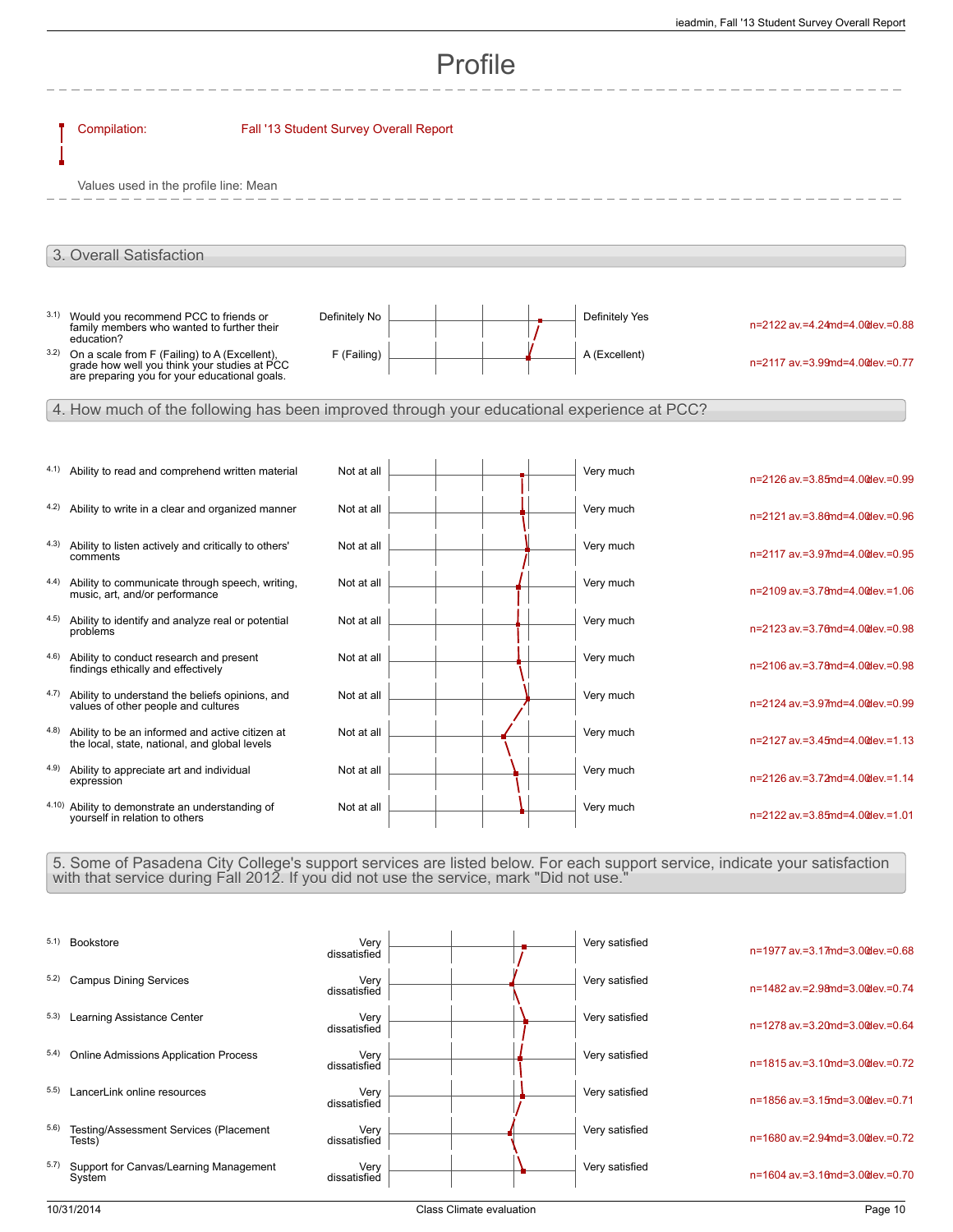n=1653 av.=2.94md=3.00dev.=0.75

n=1517 av.=2.86md=3.00dev.=0.92

n=1361 av.=3.28md=3.00dev.=0.62

n=1983 av.=2.99md=3.00dev.=0.83

n=1565 av.=3.01md=3.00dev.=0.76

n=1416 av.=3.00md=3.00dev.=0.84

n=1866 av.=3.52md=4.00dev.=0.59

n=375 av.=3.15md=3.00dev.=0.66

n=466 av.=3.16md=3.00dev.=0.73

n=479 av.=3.14md=3.00dev.=0.64

n=655 av.=3.32md=3.00dev.=0.64

n=719 av.=3.10md=3.00dev.=0.72

n=813 av.=3.15md=3.00dev.=0.69

n=583 av.=3.16md=3.00dev.=0.71

|      | 5.8) Admissions Office                                              | Very<br>dissatisfied |  | Very satisfied |
|------|---------------------------------------------------------------------|----------------------|--|----------------|
| 5.9) | <b>Counseling Services</b>                                          | Very<br>dissatisfied |  | Very satisfied |
|      | 5.10) Computer Learning Center (Computer labs in<br>the D Building) | Very<br>dissatisfied |  | Very satisfied |
|      | 5.11) Online Registration Services                                  | Very<br>dissatisfied |  | Very satisfied |
|      | 5.12) Registration Office (Add/Drop, enrollment)                    | Very<br>dissatisfied |  | Very satisfied |
|      | 5.13) Scholarship and Financial Aid Office                          | Very<br>dissatisfied |  | Very satisfied |
|      | 5.14) Shatford Library (overall)                                    | Very<br>dissatisfied |  | Very satisfied |
|      | 5.15) Child Development Center                                      | Very<br>dissatisfied |  | Very satisfied |
|      | 5.16) Extended Opportunity Programs and Services<br>(EOP & S)       | Very<br>dissatisfied |  | Very satisfied |
|      | 5.17) Human Resources                                               | Very<br>dissatisfied |  | Very satisfied |
|      | 5.18) Student Health Services                                       | Very<br>dissatisfied |  | Very satisfied |
|      | 5.19) Records Office (transcripts)                                  | Very<br>dissatisfied |  | Very satisfied |
|      | 5.20) Transfer Center                                               | Very<br>dissatisfied |  | Very satisfied |
|      | 5.21) Student Affairs Office (Campus Center 1st<br>Floor)           | Very<br>dissatisfied |  | Very satisfied |

6. How satisfied are you with the overall quality of:

- 6.1) Your formal academic experiences at Pasadena City College?
- 6.2) Your organized out-of-class experiences (e.g., student clubs, intramural sports, organized cultural or social activities)?
- 6.3) Your informal out-of-class experiences (e.g., performances and plays, speakers, informal student discussions)?
- $6.4$ ) Your safety and security on campus?
- <sup>6.5)</sup> Your commute to campus (e.g., distance, travel, parking)?
- $6.6$ ) The quality of your classroom/lab facilities?
- $6.7$ ) The overall quality of teaching?
- $6.8$ ) The opportunities to meet with faculty outside of the classroom?
- $6.9$ ) The process of registering for courses?
- $6.10$ ) The level of academic integrity on campus?
- $6.11)$  The use of technology in your classes?
- 6.12) The extent to which faculty included global perspectives in their class presentation, assignments, or discussions?
- 6.13) The availability of courses to make progress toward your degree?
- 6.14) The extent to which faculty included diversity/ multicultural perspectives in their class presentations, assignments, or discussions?

| Very<br>dissatisfied |  | Very satisfied |
|----------------------|--|----------------|
| Very<br>dissatisfied |  | Very satisfied |
| Very<br>dissatisfied |  | Very satisfied |
| Very<br>dissatisfied |  | Very satisfied |
| Very<br>dissatisfied |  | Very satisfied |
| Very<br>dissatisfied |  | Very satisfied |
| Very<br>dissatisfied |  | Very satisfied |
| Very<br>dissatisfied |  | Very satisfied |
| Very<br>dissatisfied |  | Very satisfied |
| Very<br>dissatisfied |  | Very satisfied |
| Very                 |  | Very satisfied |
| dissatisfied<br>Very |  | Very satisfied |
| dissatisfied<br>Very |  | Very satisfied |
| dissatisfied<br>Very |  | Very satisfied |
| dissatisfied         |  |                |

| n=2078 av.=3.79md=4.0@ev.=0.80  |
|---------------------------------|
| n=2055 av.=3.45md=3.0@lev.=0.84 |
| n=2067 av.=3.45md=3.0@ev.=0.80  |
| n=2085 av.=3.82md=4.0@ev.=0.88  |
| n=2080 av.=3.55md=4.0@ev.=1.01  |
| n=2078 av.=3.70md=4.0@lev.=0.87 |
| n=2079 av.=3.91md=4.0@ev.=0.82  |
| n=2074 av.=3.68md=4.0@ev.=0.87  |
| n=2086 av.=3.34md=3.0@ev.=1.13  |
| n=2077 av.=3.66md=4.0@lev.=0.83 |
| n=2079 av.=3.68md=4.0@ev.=0.89  |
| n=2074 av.=3.69md=4.0@ev.=0.82  |
| n=2069 av.=3.50md=4.0@ev.=1.11  |
| n=2075 av.=3.76md=4.0@ev.=0.80  |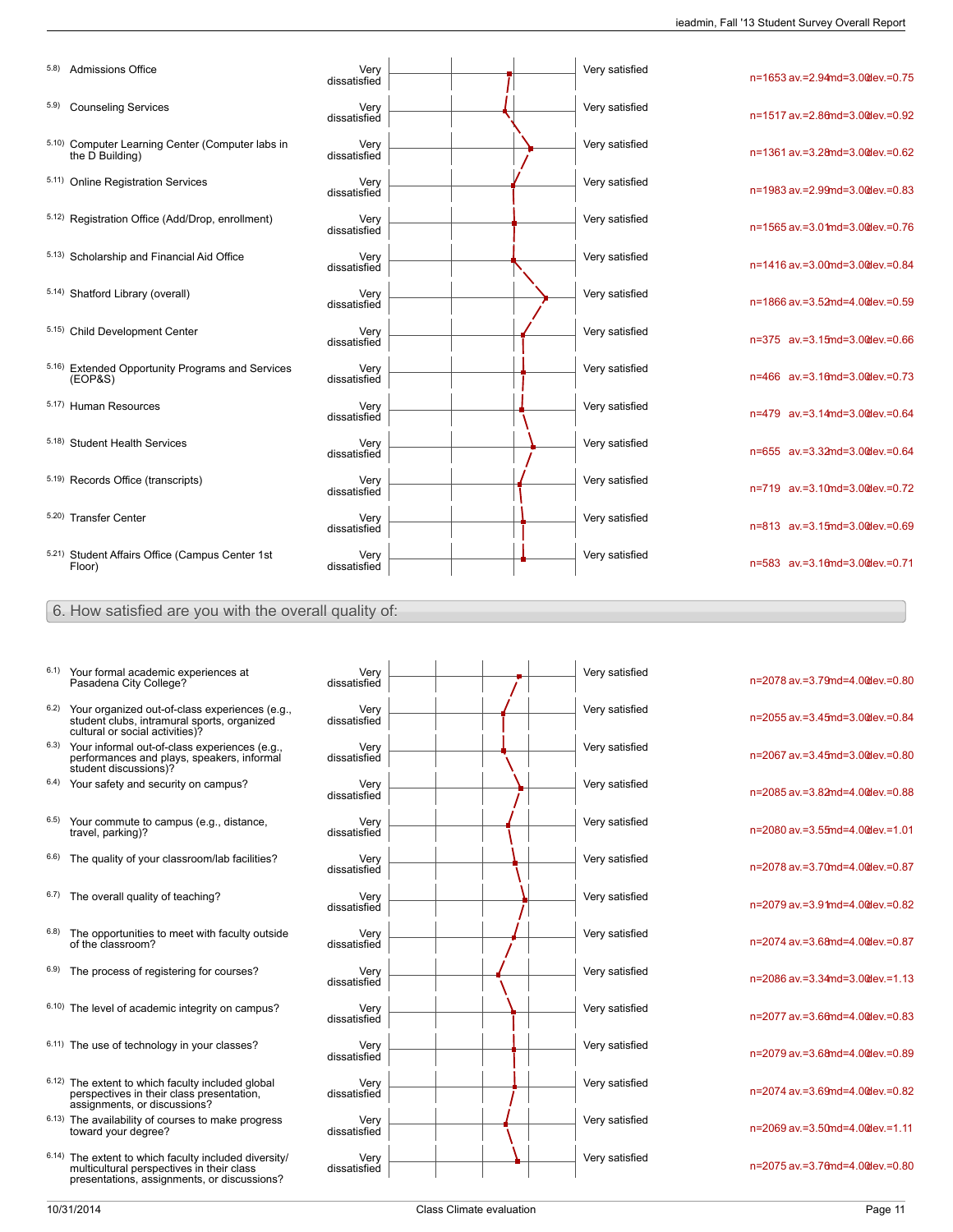### 7. How satisfied have you been at Pasadena City College with:





### 10. Think about your overall experience at PCC and indicate how much you agree or disagree with the following statements:

|       | 10.1) I have friends at this school to whom I can tell<br>anything.        | Strongly<br>disagree |  | Strongly agree | $n = 2058$ av = 3.38md= 4.00 dev = 1.19    |
|-------|----------------------------------------------------------------------------|----------------------|--|----------------|--------------------------------------------|
| 10.2) | I feel that this school satisfies my educational<br>goals.                 | Strongly<br>disagree |  | Strongly agree | n=2057 av.=3.71md=4.00dev.=0.86            |
|       | <sup>10.3)</sup> I feel that I matter to other students at this<br>school. | Strongly<br>disagree |  | Strongly agree | n=2055 av.=3.17md=3.00dev.=0.96            |
| 10.4) | I feel that this school gives me ample<br>opportunities to learn.          | Strongly<br>disagree |  | Strongly agree | n=2056 av.=3.82md=4.00dev.=0.81            |
| 10.5) | I feel close to others at this school.                                     | Strongly<br>disagree |  | Strongly agree | n=2053 av.=3.15md=3.00dev.=1.03            |
|       | 10.6) I feel that this school does not promote a<br>desire to learn.       | Strongly<br>disagree |  | Strongly agree | $n=2049$ av = 2.3 $1$ md = 2.0 @ ev = 1.03 |
| 10.7) | I regularly talk to others at this school about<br>personal matters.       | Strongly<br>disagree |  | Strongly agree | $n=2054$ av = 2.78md=3.00 dev = 1.12       |
| 10.8) | I share the educational values of others at this<br>school.                | Strongly<br>disagree |  | Strongly agree | n=2056 av.=3.48 md=4.00 dev.=0.88          |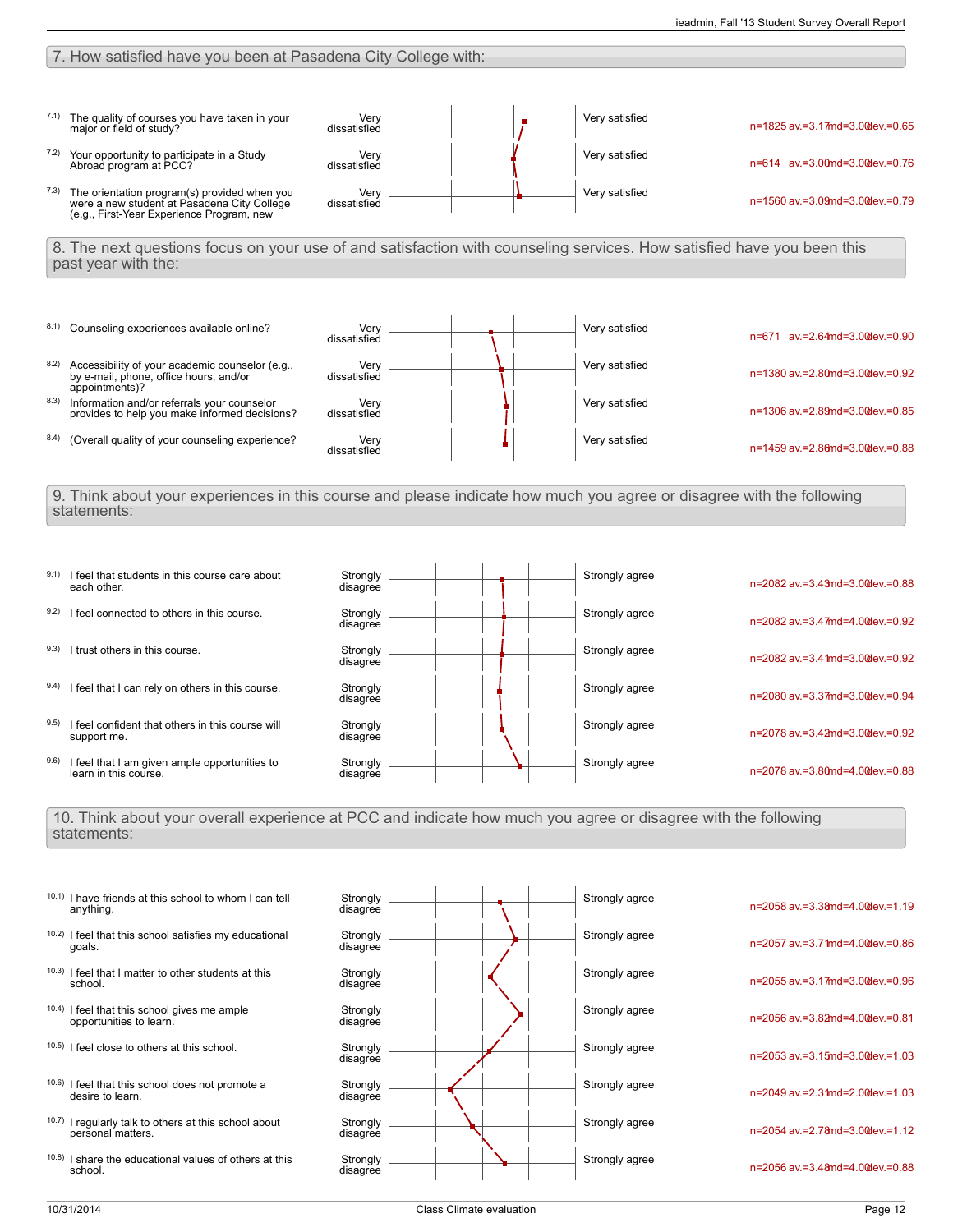

11. In your experience at Pasadena City College during the current school year, about how often have you done each of the following?

- 11.2) Discussed grades or assignments with an instructor
- 11.3) Talked about career plans with an instructor or advisor
- 11.4) Discussed ideas from your readings or classes with instructors outside of class
- 11.5) Received prompt feedback (written or oral) from instructors on your performance
- 11.6) Worked with instructors on activities other than coursework
- 11.7) Talked with your instructor about information related to a course you were taking (e.g., grades, make-up work, assignments)
- 11.8) Discussed your academic program or course selection with a faculty member
- 11.9) Discussed ideas for a term paper or other class project with a faculty member.
- 11.10) Discussed your career plans and ambitions with a faculty member
- 11.11) Worked harder as a result of feedback from an instructor
- 11.12) Socialized with a faculty member outside of class (had a snack or soft drink, etc.)
- 11.13) Participated with other students in a discussion with one or more faculty members outside of class
- 11.14) Asked your instructor for comments or criticisms about your academic performance
- 11.15) Worked harder than you thought you could to meet an instructor's expectations and standards
- 11.1) Used e-mail to communicate with an instructor Never Never Never **All Accord Containstance Contains an** Very often Never  $\begin{array}{|c|c|c|c|c|}\n\hline\n\textbf{V} & \textbf{V} & \textbf{V} & \textbf{V} & \textbf{V} & \textbf{V} & \textbf{V} & \textbf{V} & \textbf{V} & \textbf{V} & \textbf{V} & \textbf{V} & \textbf{V} & \textbf{V} & \textbf{V} & \textbf{V} & \textbf{V} & \textbf{V} & \textbf{V} & \textbf{V} & \textbf{V} & \textbf{V} & \textbf{V} & \textbf{V} & \textbf{V} & \textbf{V} & \textbf{V} & \textbf$ Never Very often Never <u>Newsell Andrew American Very often</u> Never  $\begin{array}{|c|c|c|c|c|}\n\hline\n\textbf{Never} & \textbf{S} & \textbf{V} & \textbf{V} & \textbf{V} \\
\hline\n\end{array}$ Never <u>Lateral Andrew Very often</u> Never <u>Later and the second of the Very often</u> Never <u>Later and Australian and Very often</u> Never Were **New Account Account Account Account Account Account Account Account Account Account Account Account** Never Very often Never Very often Never  $\begin{array}{|c|c|c|c|c|}\n\hline\n\text{Never} & \begin{array}{|c|c|c|}\n\hline\n\text{V} & \text{V} & \text{V} & \text{V} \\
\hline\n\text{V} & \text{V} & \text{V} & \text{V} \\
\hline\n\text{V} & \text{V} & \text{V} & \text{V} \\
\hline\n\text{V} & \text{V} & \text{V} & \text{V} \\
\hline\n\text{V} & \text{V} & \text{V} & \text{V} \\
\hline\n\text{V} & \text{V} & \text{V} & \text{V} \\
\hline$ Never Very often Never Very often Never  $\begin{array}{|c|c|c|c|c|}\n\hline\n\textbf{N} & \textbf{V} & \textbf{V} & \textbf{V} \\
\hline\n\textbf{N} & \textbf{V} & \textbf{V} & \textbf{V} \\
\hline\n\textbf{N} & \textbf{V} & \textbf{V} & \textbf{V} \\
\hline\n\textbf{N} & \textbf{V} & \textbf{V} & \textbf{V} \\
\hline\n\textbf{N} & \textbf{V} & \textbf{V} & \textbf{V} \\
\hline\n\textbf{N} & \textbf{V} & \textbf{V} & \textbf{V} \\
\hline\n$
- n=2062 av.=3.25md=3.00dev.=1.11 n=2058 av.=3.10md=3.00dev.=1.09 n=2028 av.=2.63md=3.00dev.=1.19 n=2031 av.=2.54md=3.00dev.=1.21 n=2059 av.=3.43md=4.00dev.=1.07 n=2052 av.=2.17md=2.00dev.=1.20 n=2041 av.=3.02md=3.00dev.=1.15 n=2055 av.=2.52md=3.00dev.=1.18 n=2057 av.=2.58md=3.00dev.=1.22 n=2061 av.=2.53md=3.00dev.=1.20 n=2045 av.=3.27md=3.00dev.=1.16 n=2034 av.=1.82md=1.00dev.=1.16 n=2053 av.=2.27md=2.00dev.=1.24 n=2056 av.=2.71md=3.00dev.=1.22 n=2050 av.=3.22md=3.00dev.=1.12

12. Indicate how you see your relationship to the Pasadena City College community at large.

| $12.1$ ) Put an X in the box to the right associated with<br>the picture that best describes your relationship<br>with the Pasadena City College community at |  |
|---------------------------------------------------------------------------------------------------------------------------------------------------------------|--|
|                                                                                                                                                               |  |

1 5

n=2015 av.=2.88md=3.00dev.=1.02

13. Answer these questions regarding the Associated Students of Pasadena City College (ASPCC).